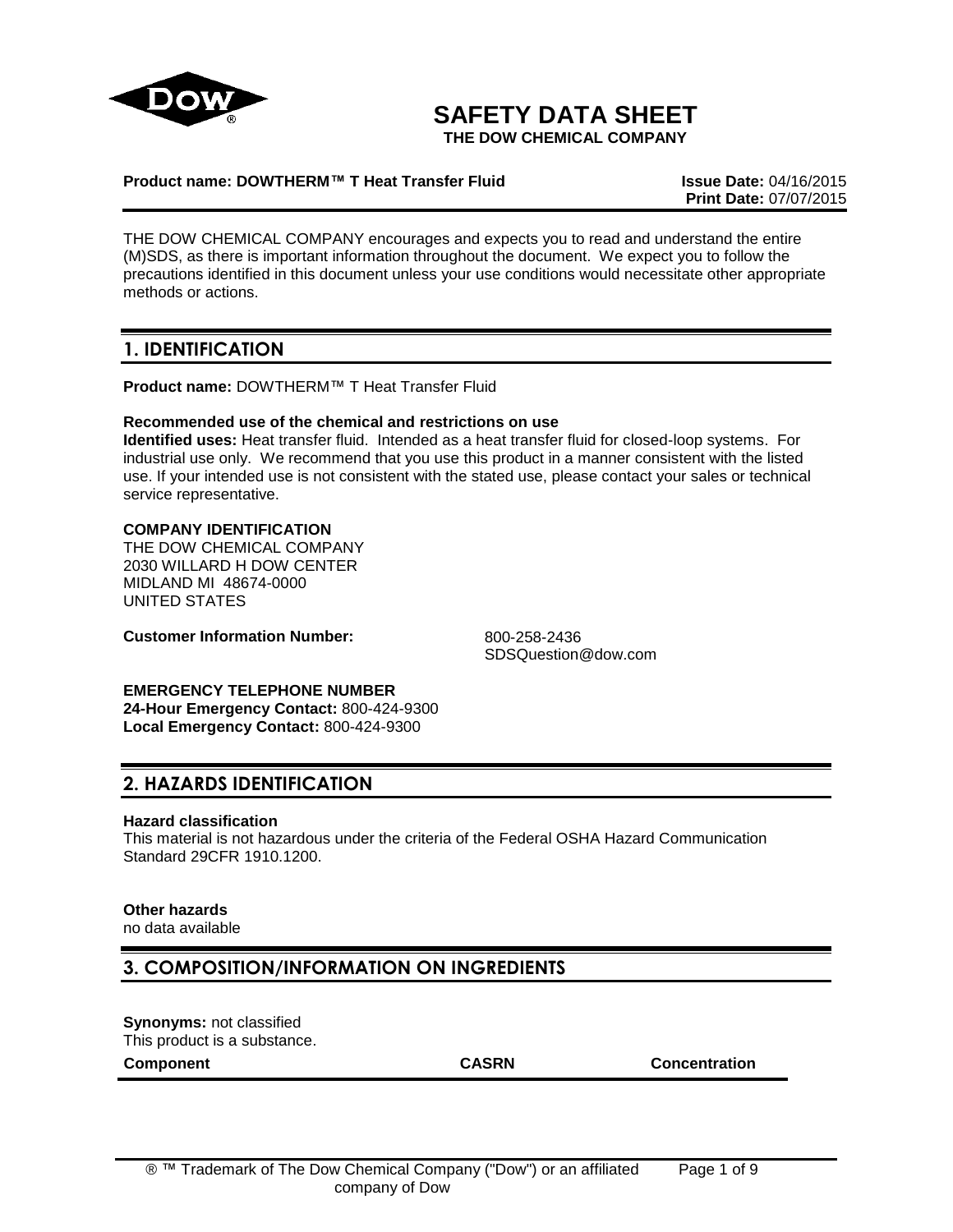| Benzene, C14-30-alkyl derivatives | 68855-24-3 | 100.0% |
|-----------------------------------|------------|--------|
|                                   |            |        |

## **4. FIRST AID MEASURES**

### **Description of first aid measures**

**General advice:** First Aid responders should pay attention to self-protection and use the recommended protective clothing (chemical resistant gloves, splash protection). If potential for exposure exists refer to Section 8 for specific personal protective equipment.

**Inhalation:** Move person to fresh air. If not breathing, give artificial respiration; if by mouth to mouth use rescuer protection (pocket mask, etc). If breathing is difficult, oxygen should be administered by qualified personnel. Call a physician or transport to a medical facility.

**Skin contact:** Wash off with plenty of water.

**Eye contact:** Flush eyes thoroughly with water for several minutes. Remove contact lenses after the initial 1-2 minutes and continue flushing for several additional minutes. If effects occur, consult a physician, preferably an ophthalmologist.

**Ingestion:** No emergency medical treatment necessary.

**Most important symptoms and effects, both acute and delayed:** Aside from the information found under Description of first aid measures (above) and Indication of immediate medical attention and special treatment needed (below), any additional important symptoms and effects are described in Section 11: Toxicology Information.

**Indication of any immediate medical attention and special treatment needed Notes to physician:** Maintain adequate ventilation and oxygenation of the patient. No specific antidote. Treatment of exposure should be directed at the control of symptoms and the clinical condition of the patient.

## **5. FIREFIGHTING MEASURES**

**Suitable extinguishing media:** Water fog or fine spray. Dry chemical fire extinguishers. Carbon dioxide fire extinguishers. Foam. Alcohol resistant foams (ATC type) are preferred. General purpose synthetic foams (including AFFF) or protein foams may function, but will be less effective.

**Unsuitable extinguishing media:** Do not use direct water stream. May spread fire.

#### **Special hazards arising from the substance or mixture**

**Hazardous combustion products:** During a fire, smoke may contain the original material in addition to combustion products of varying composition which may be toxic and/or irritating. Combustion products may include and are not limited to: Hydrocarbons. Carbon monoxide. Carbon dioxide.

**Unusual Fire and Explosion Hazards:** Violent steam generation or eruption may occur upon application of direct water stream to hot liquids. Liquid mist of this product can burn. Flammable concentrations of vapor can accumulate at temperatures above flash point; see Section 9.

#### **Advice for firefighters**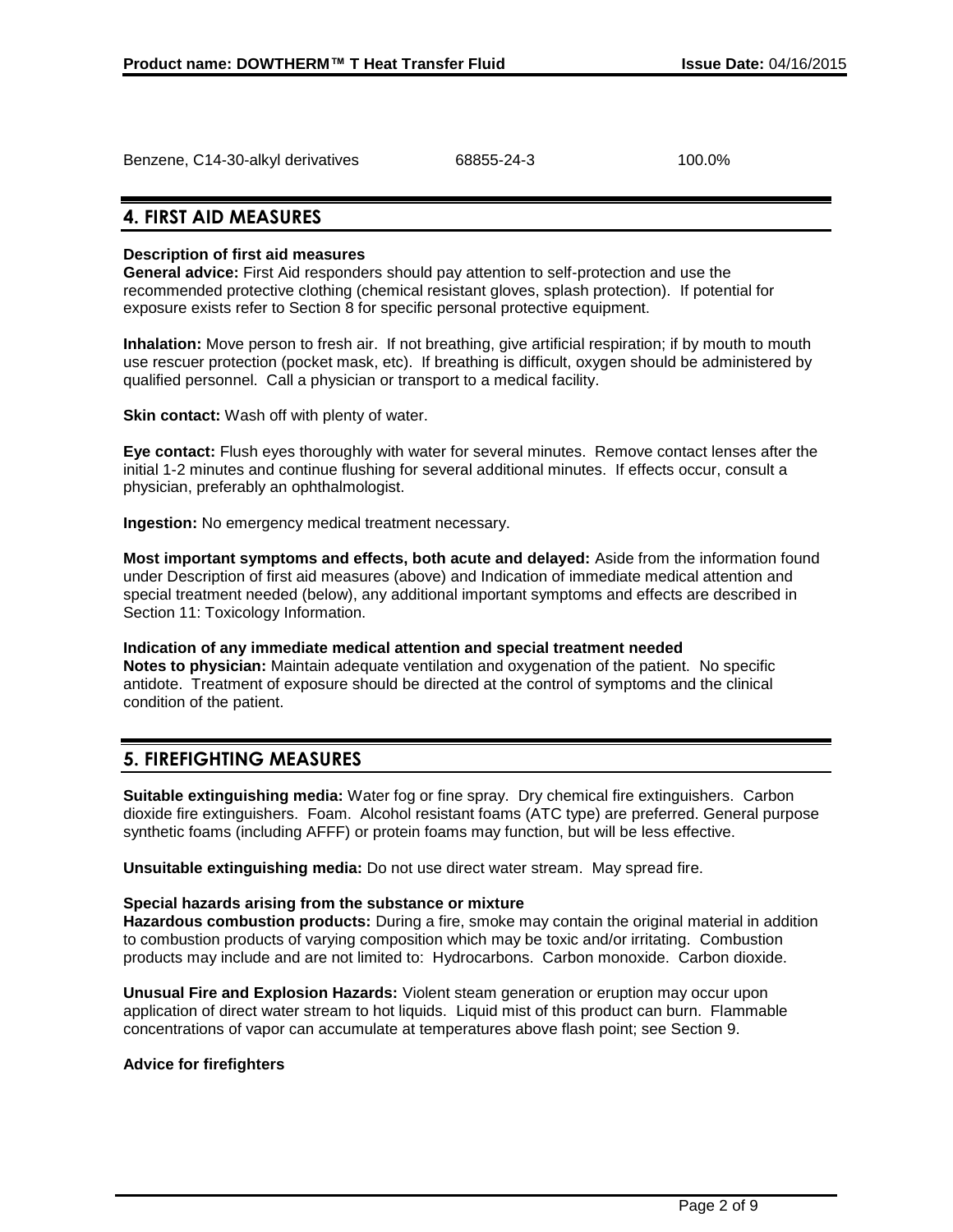**Fire Fighting Procedures:** Keep people away. Isolate fire and deny unnecessary entry. Do not use direct water stream. May spread fire. Burning liquids may be moved by flushing with water to protect personnel and minimize property damage. Avoid accumulation of water. Product may be carried across water surface spreading fire or contracting an ignition source. Contain fire water run-off if possible. Fire water run-off, if not contained, may cause environmental damage. Review the "Accidental Release Measures" and the "Ecological Information" sections of this (M)SDS.

**Special protective equipment for firefighters:** Wear positive-pressure self-contained breathing apparatus (SCBA) and protective fire fighting clothing (includes fire fighting helmet, coat, trousers, boots, and gloves). If protective equipment is not available or not used, fight fire from a protected location or safe distance.

# **6. ACCIDENTAL RELEASE MEASURES**

**Personal precautions, protective equipment and emergency procedures:** Isolate area. Keep upwind of spill. Ventilate area of leak or spill. Keep unnecessary and unprotected personnel from entering the area. Refer to section 7, Handling, for additional precautionary measures. Use appropriate safety equipment. For additional information, refer to Section 8, Exposure Controls and Personal Protection.

**Environmental precautions:** Prevent from entering into soil, ditches, sewers, waterways and/or groundwater. See Section 12, Ecological Information.

**Methods and materials for containment and cleaning up:** Small spills: Absorb with materials such as: Non-combustible material. Collect in suitable and properly labeled containers. Large spills: Dike area to contain spill. Pump into suitable and properly labeled containers. See Section 13, Disposal Considerations, for additional information.

# **7. HANDLING AND STORAGE**

**Precautions for safe handling:** Avoid contact with eyes, skin, and clothing. Avoid breathing vapor. Wash thoroughly after handling. Keep container closed. Use with adequate ventilation. See Section 8, EXPOSURE CONTROLS AND PERSONAL PROTECTION.

Spills of these organic materials on hot fibrous insulations may lead to lowering of the autoignition temperatures possibly resulting in spontaneous combustion.

**Conditions for safe storage:** Do not store in: Opened or unlabeled containers. Store away from incompatible materials. See STABILITY AND REACTIVITY section. Avoid contact with air (oxygen). Store in tightly closed container. See Section 10 for more specific information. Additional storage and handling information on this product may be obtained by calling your sales or customer service contact.

# **8. EXPOSURE CONTROLS/PERSONAL PROTECTION**

### **Control parameters**

Exposure limits are listed below, if they exist.

None established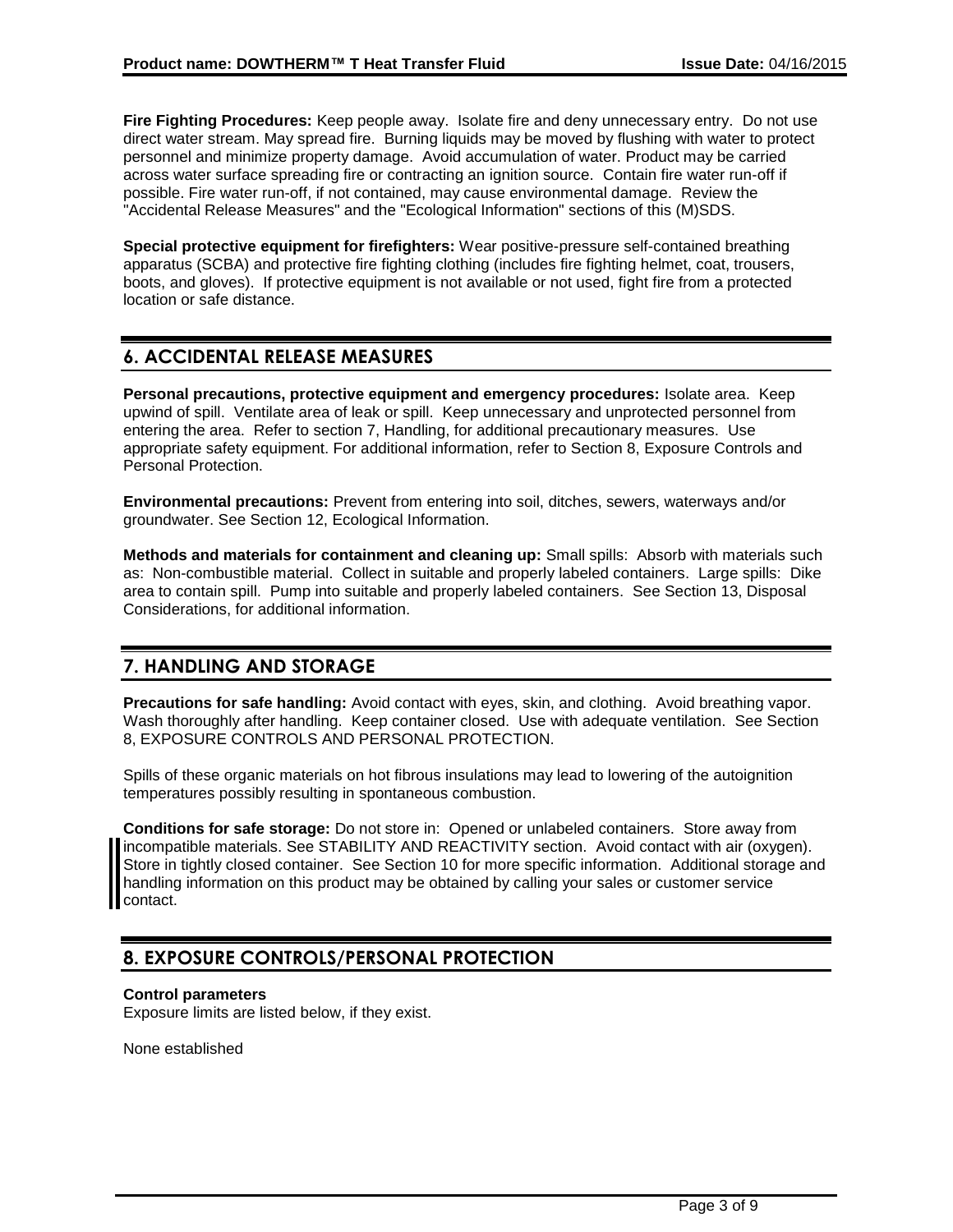### **Exposure controls**

**Engineering controls:** Use local exhaust ventilation, or other engineering controls to maintain airborne levels below exposure limit requirements or guidelines. If there are no applicable exposure limit requirements or guidelines, general ventilation should be sufficient for most operations. Local exhaust ventilation may be necessary for some operations.

#### **Individual protection measures**

**Eye/face protection:** Use chemical goggles.

#### **Skin protection**

**Hand protection:** Use gloves chemically resistant to this material when prolonged or frequently repeated contact could occur. Examples of preferred glove barrier materials include: Polyethylene. Ethyl vinyl alcohol laminate ("EVAL"). Polyvinyl alcohol ("PVA"). Polyvinyl chloride ("PVC" or "vinyl"). Styrene/butadiene rubber. Viton. Examples of acceptable glove barrier materials include: Butyl rubber. Chlorinated polyethylene. Natural rubber ("latex"). Neoprene. Nitrile/butadiene rubber ("nitrile" or "NBR"). NOTICE: The selection of a specific glove for a particular application and duration of use in a workplace should also take into account all relevant workplace factors such as, but not limited to: Other chemicals which may be handled, physical requirements (cut/puncture protection, dexterity, thermal protection), potential body reactions to glove materials, as well as the instructions/specifications provided by the glove supplier.

**Other protection:** Wear clean, body-covering clothing.

**Respiratory protection:** Respiratory protection should be worn when there is a potential to exceed the exposure limit requirements or guidelines. If there are no applicable exposure limit requirements or guidelines, wear respiratory protection when adverse effects, such as respiratory irritation or discomfort have been experienced, or where indicated by your risk assessment process. For emergency conditions, use an approved positive-pressure selfcontained breathing apparatus.

The following should be effective types of air-purifying respirators: Organic vapor cartridge.

## **9. PHYSICAL AND CHEMICAL PROPERTIES**

### **Appearance**

| Liquid.                                           |
|---------------------------------------------------|
| Yellow                                            |
| Odorless                                          |
| <b>Odorless</b>                                   |
| Not applicable                                    |
| Not applicable to liquids                         |
| $<$ -40 °C ( $<$ -40 °F) Literature pour point    |
| > 320 °C ( > 608 °F) ASTM D86 ( $@$ 1 atmosphere) |
| closed cup > 170 °C ( > 338 °F) ASTM D 93         |
| $< 0.1$ Estimated.                                |
|                                                   |
| Not applicable to liquids                         |
| Not determined                                    |
| Not determined                                    |
| < 0.01 mmHg at 20 °C (68 °F) Measured             |
| Not determined                                    |
|                                                   |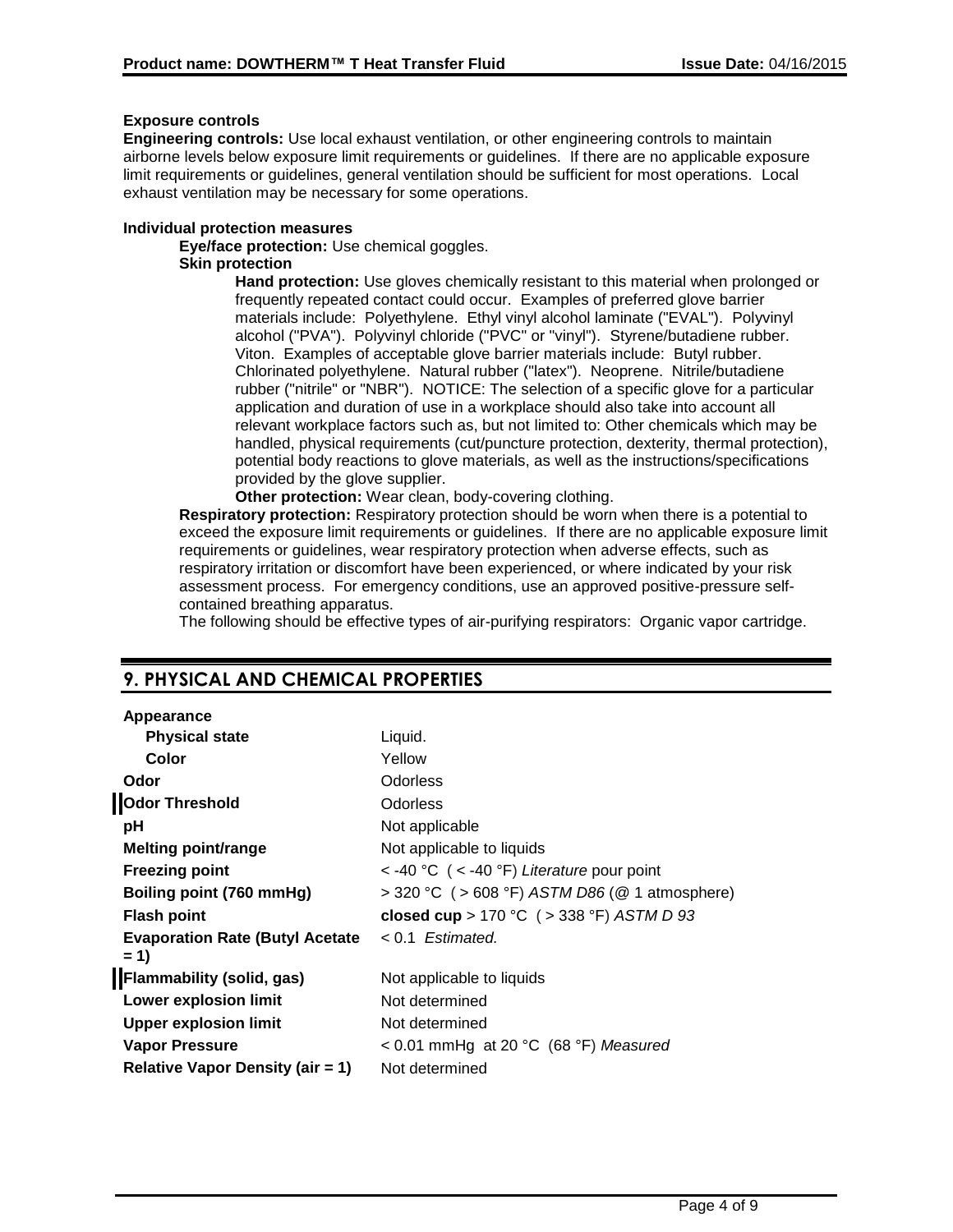| <b>Water solubility</b><br>0.0001 % Literature<br><b>Partition coefficient: n-</b><br>no data available<br>octanol/water<br>375 °C (707 °F) ASTM D2155<br><b>Auto-ignition temperature</b><br><b>Decomposition temperature</b><br>No test data available<br>12 - 27 mm2/s at 40 °C (104 °F) ASTM D7042<br><b>Explosive properties</b><br>no data available<br>no data available<br><b>Molecular weight</b><br>318 g/mol Literature | Relative Density (water $= 1$ ) | 0.86 - 0.89 at 15 °C (59 °F) Literature |  |
|------------------------------------------------------------------------------------------------------------------------------------------------------------------------------------------------------------------------------------------------------------------------------------------------------------------------------------------------------------------------------------------------------------------------------------|---------------------------------|-----------------------------------------|--|
|                                                                                                                                                                                                                                                                                                                                                                                                                                    |                                 |                                         |  |
|                                                                                                                                                                                                                                                                                                                                                                                                                                    |                                 |                                         |  |
|                                                                                                                                                                                                                                                                                                                                                                                                                                    |                                 |                                         |  |
|                                                                                                                                                                                                                                                                                                                                                                                                                                    |                                 |                                         |  |
|                                                                                                                                                                                                                                                                                                                                                                                                                                    | <b>Kinematic Viscosity</b>      |                                         |  |
|                                                                                                                                                                                                                                                                                                                                                                                                                                    |                                 |                                         |  |
|                                                                                                                                                                                                                                                                                                                                                                                                                                    | <b>Oxidizing properties</b>     |                                         |  |
|                                                                                                                                                                                                                                                                                                                                                                                                                                    |                                 |                                         |  |

NOTE: The physical data presented above are typical values and should not be construed as a specification.

## **10. STABILITY AND REACTIVITY**

**Reactivity:** no data available

**Chemical stability:** Thermally stable at typical use temperatures.

**Possibility of hazardous reactions:** Polymerization will not occur.

**Conditions to avoid:** Avoid temperatures above 310 °C Avoid contact with air (oxygen). Exposure to elevated temperatures can cause product to decompose.

**Incompatible materials:** Avoid contact with oxidizing materials.

**Hazardous decomposition products:** Decomposition products depend upon temperature, air supply and the presence of other materials.

# **11. TOXICOLOGICAL INFORMATION**

*Toxicological information on this product or its components appear in this section when such data is available.*

#### **Acute toxicity**

#### **Acute oral toxicity**

Very low toxicity if swallowed. Harmful effects not anticipated from swallowing small amounts.

LD50, Rat, > 15,800 mg/kg

#### **Acute dermal toxicity**

Prolonged skin contact is unlikely to result in absorption of harmful amounts.

LD50, Rabbit, > 7,940 mg/kg

#### **Acute inhalation toxicity**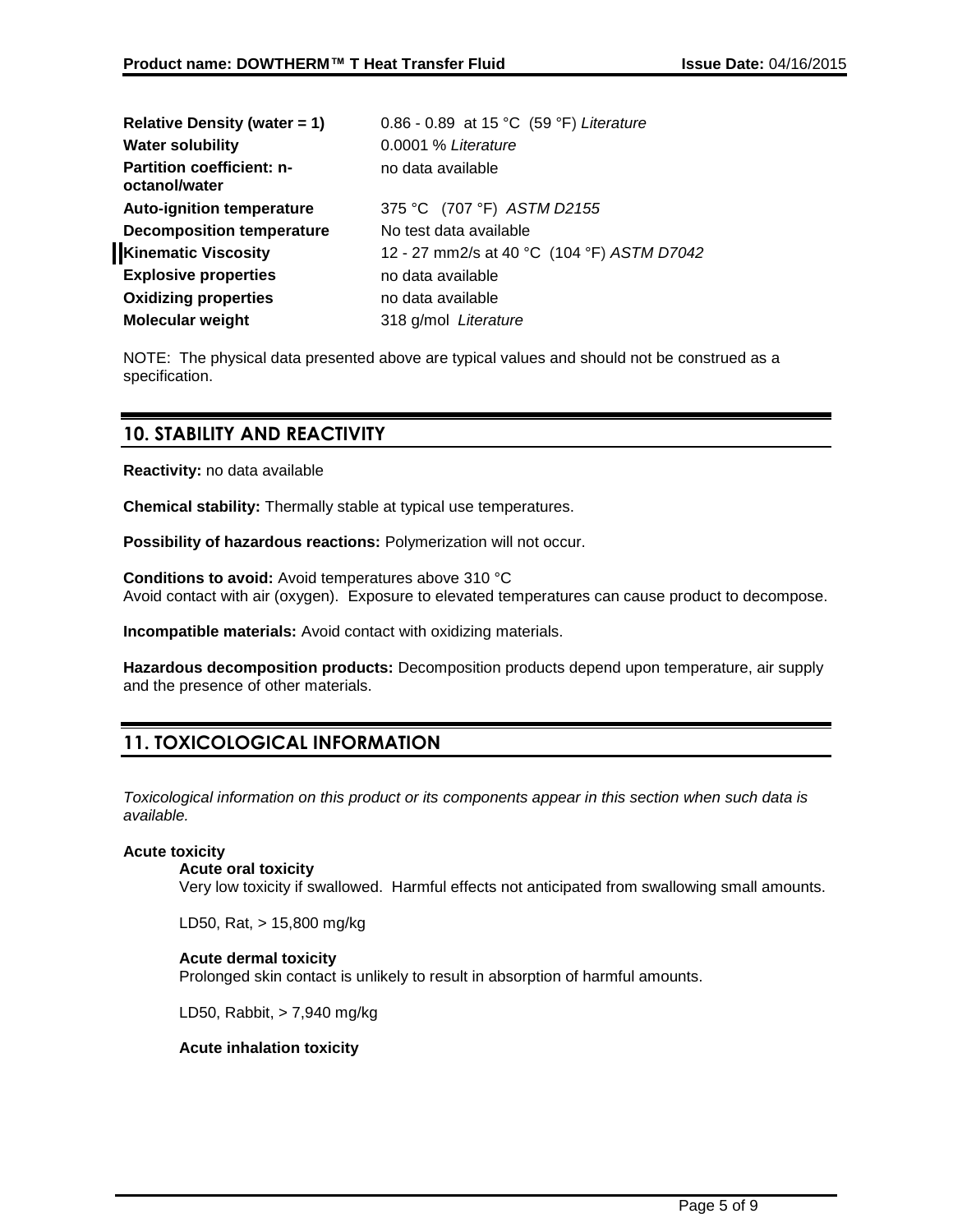At room temperature, exposure to vapor is minimal due to low volatility. Vapor from heated material may cause respiratory irritation and other effects. Excessive exposure to solvent(s) may cause respiratory irritation and central nervous system depression. Signs and symptoms of excessive exposure may include: Increased respiratory rate. Headache. Dizziness. Incoordination. Nausea and/or vomiting. Loss of appetite. Unconsciousness. The LC50 has not been determined.

#### **Skin corrosion/irritation**

Prolonged contact may cause moderate skin irritation with local redness.

#### **Serious eye damage/eye irritation**

May cause slight eye irritation.

#### **Sensitization**

For skin sensitization: No relevant data found.

For respiratory sensitization: No relevant information found.

#### **Specific Target Organ Systemic Toxicity (Single Exposure)**

Evaluation of available data suggests that this material is not an STOT-SE toxicant.

#### **Specific Target Organ Systemic Toxicity (Repeated Exposure)**

In animals, effects have been reported on the following organs: Central nervous system.

#### **Carcinogenicity**

No relevant data found.

**Teratogenicity** No relevant data found.

#### **Reproductive toxicity**

No relevant data found.

#### **Mutagenicity**

No relevant data found.

#### **Aspiration Hazard**

Based on available information, aspiration hazard could not be determined.

### **COMPONENTS INFLUENCING TOXICOLOGY:**

### **Benzene, C14-30-alkyl derivatives**

**Acute inhalation toxicity** The LC50 has not been determined.

## **12. ECOLOGICAL INFORMATION**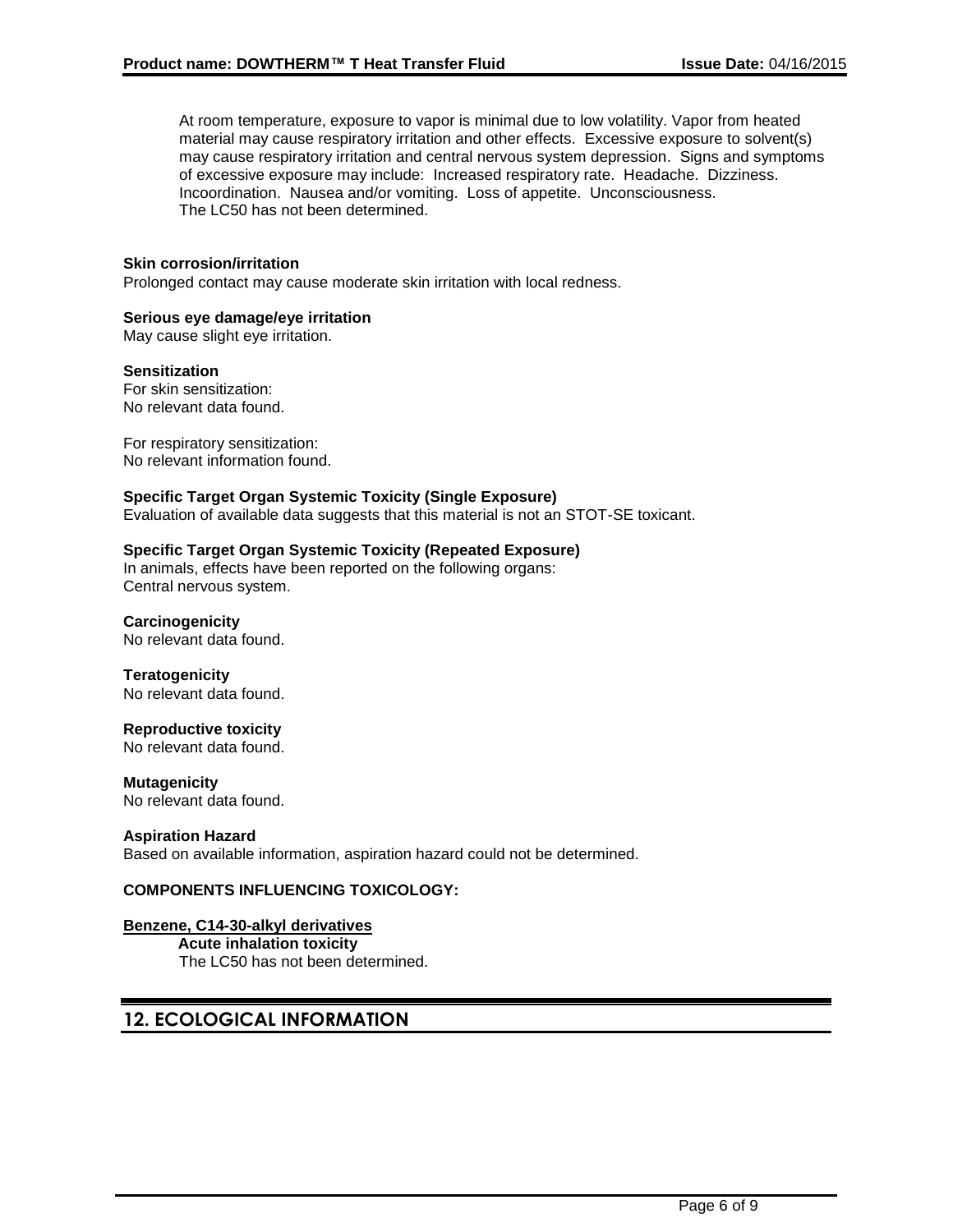*Ecotoxicological information on this product or its components appear in this section when such data is available.*

#### **Toxicity**

#### **Acute toxicity to fish**

Material is practically non-toxic to aquatic organisms on an acute basis (LC50/EC50/EL50/LL50 >100 mg/L in the most sensitive species tested).

#### **Acute toxicity to aquatic invertebrates**

EC50, Daphnia magna (Water flea), 48 Hour, 600 mg/l, Method Not Specified.

#### **Persistence and degradability**

**Biodegradability:** Biodegradation may occur under aerobic conditions (in the presence of oxygen).

#### **Bioaccumulative potential**

**Bioaccumulation:** Bioconcentration potential is high (BCF > 3000 or Log Pow between 5 and 7).

#### **Mobility in soil**

No relevant data found.

# **13. DISPOSAL CONSIDERATIONS**

**Disposal methods:** DO NOT DUMP INTO ANY SEWERS, ON THE GROUND, OR INTO ANY BODY OF WATER. All disposal practices must be in compliance with all Federal, State/Provincial and local laws and regulations. Regulations may vary in different locations. Waste characterizations and compliance with applicable laws are the responsibility solely of the waste generator. AS YOUR SUPPLIER, WE HAVE NO CONTROL OVER THE MANAGEMENT PRACTICES OR MANUFACTURING PROCESSES OF PARTIES HANDLING OR USING THIS MATERIAL. THE INFORMATION PRESENTED HERE PERTAINS ONLY TO THE PRODUCT AS SHIPPED IN ITS INTENDED CONDITION AS DESCRIBED IN MSDS SECTION: Composition Information. FOR UNUSED & UNCONTAMINATED PRODUCT, the preferred options include sending to a licensed, permitted: Recycler. Reclaimer. Incinerator or other thermal destruction device.

## **14. TRANSPORT INFORMATION**

| ٠<br>٦<br>×<br>v |  |
|------------------|--|

Not regulated for transport

**Classification for SEA transport (IMO-IMDG):**

**Transport in bulk according to Annex I or II of MARPOL 73/78 and the IBC or IGC Code**

Not regulated for transport Consult IMO regulations before transporting ocean bulk

**Classification for AIR transport (IATA/ICAO):**

Not regulated for transport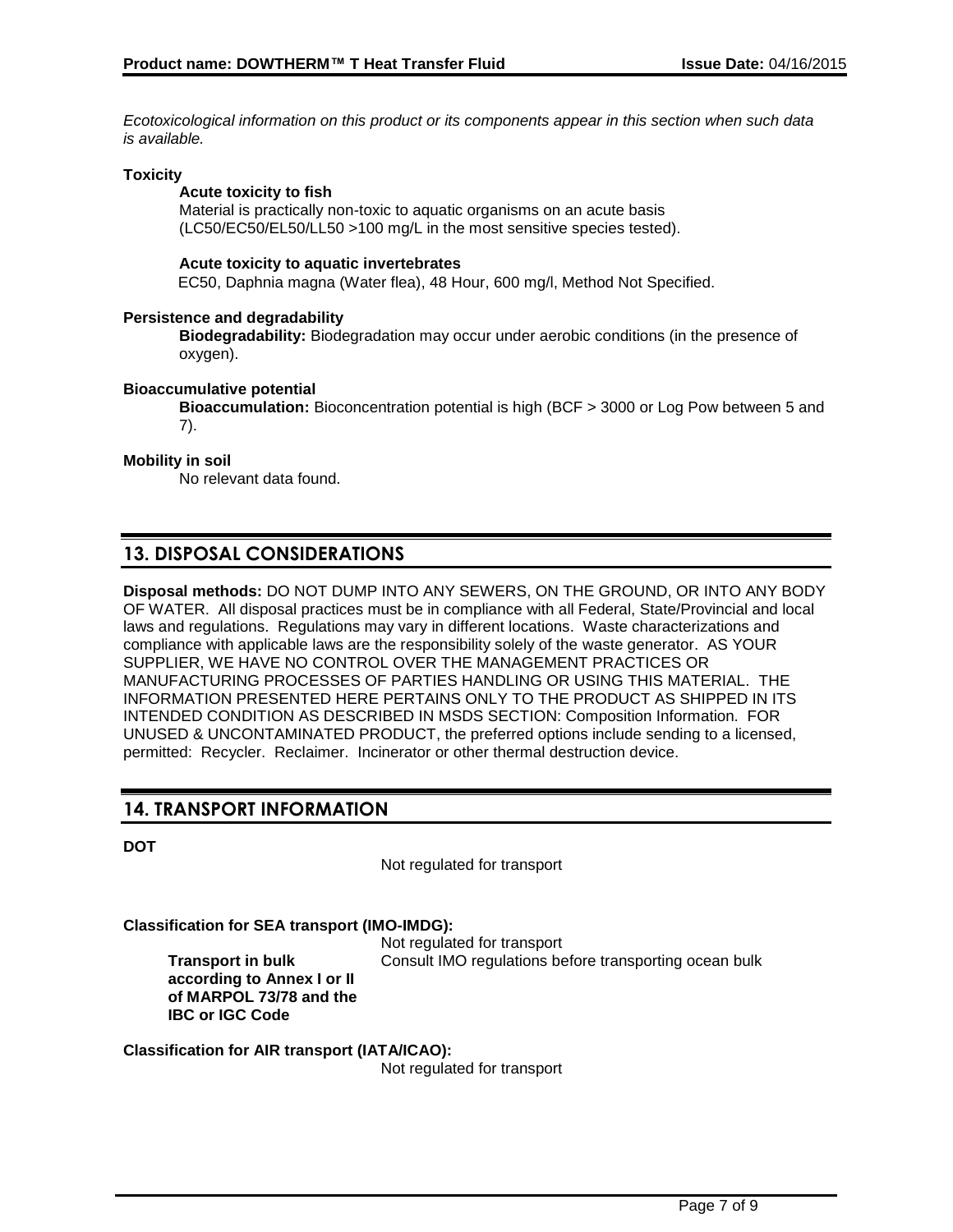This information is not intended to convey all specific regulatory or operational requirements/information relating to this product. Transportation classifications may vary by container volume and may be influenced by regional or country variations in regulations. Additional transportation system information can be obtained through an authorized sales or customer service representative. It is the responsibility of the transporting organization to follow all applicable laws, regulations and rules relating to the transportation of the material.

## **15. REGULATORY INFORMATION**

#### **OSHA Hazard Communication Standard**

This product is not a "Hazardous Chemical" as defined by the OSHA Hazard Communication Standard, 29 CFR 1910.1200.

# **Superfund Amendments and Reauthorization Act of 1986 Title III (Emergency Planning and Community Right-to-Know Act of 1986) Sections 311 and 312**

Acute Health Hazard

#### **Superfund Amendments and Reauthorization Act of 1986 Title III (Emergency Planning and Community Right-to-Know Act of 1986) Section 313**

This material does not contain any chemical components with known CAS numbers that exceed the threshold (De Minimis) reporting levels established by SARA Title III, Section 313.

#### **Pennsylvania Worker and Community Right-To-Know Act:**

To the best of our knowledge, this product does not contain chemicals at levels which require reporting under this statute.

#### **California Proposition 65 (Safe Drinking Water and Toxic Enforcement Act of 1986)**

This product contains no listed substances knownto the State of California to cause cancer, birth defects or other reproductive harm, at levels which would require a warning under the statute.

### **United States TSCA Inventory (TSCA)**

All components of this product are in compliance with the inventory listing requirements of the U.S. Toxic Substances Control Act (TSCA) Chemical Substance Inventory.

# **16. OTHER INFORMATION**

### **Hazard Rating System**

**NFPA**

| Health | ≂ire | <b>Reactivity</b> |
|--------|------|-------------------|
|        |      |                   |

#### **Revision**

Identification Number: 101196216 / A001 / Issue Date: 04/16/2015 / Version: 7.0